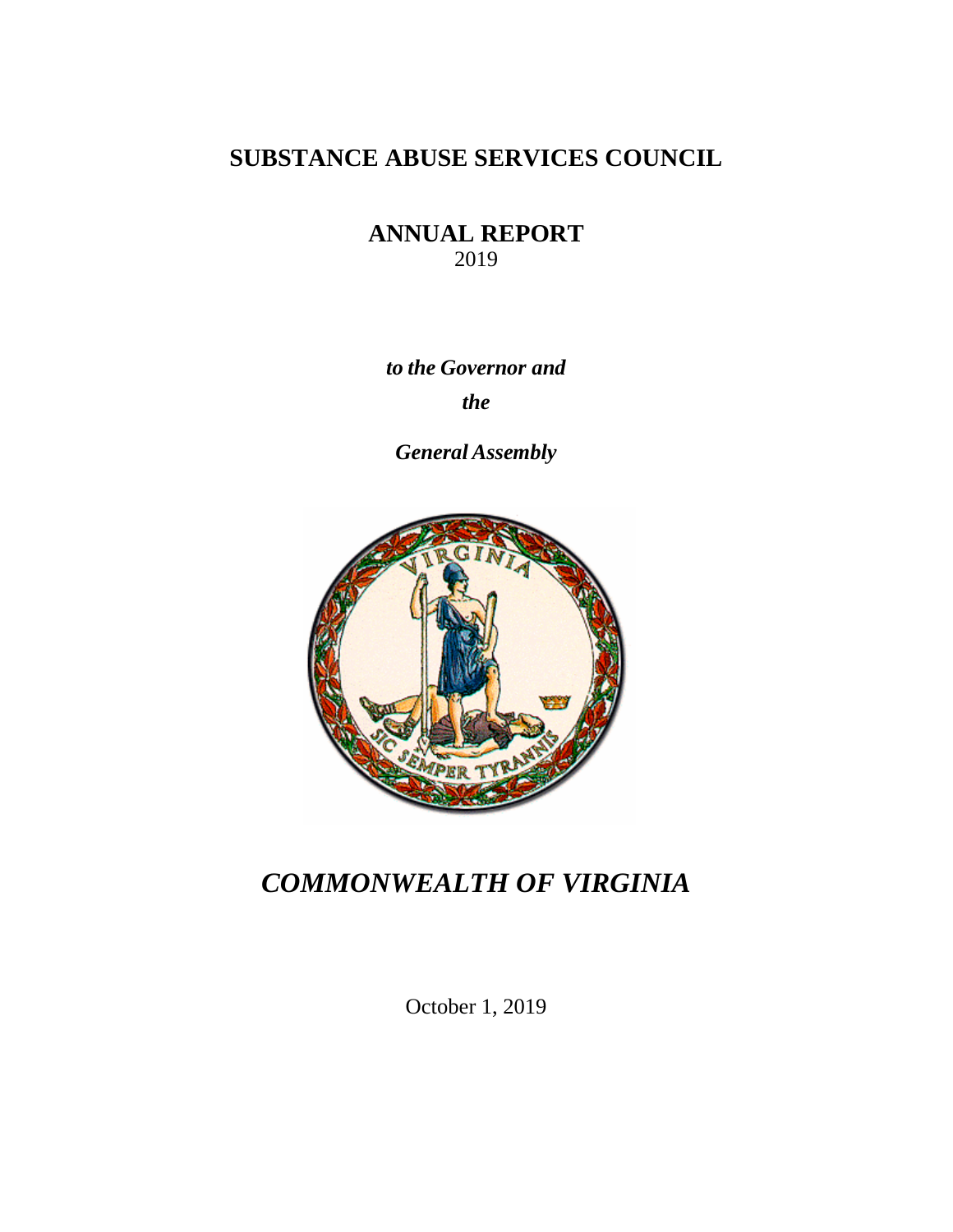

# *COMMONWEALTH of VIRGINIA*

**Mary McMasters, MD Chair**

*Substance Abuse Services Council* P.O. Box 1797 Richmond, Virginia 23218-1797

October 1, 2019

To: The Honorable Ralph Northam and Members, Virginia General Assembly

In accordance with §2.2-2696 of the *Code of Virginia*, I am pleased to present the 2019 Annual Report of the Substance Abuse Services Council. The *Code* charges the council with recommending policies and goals relating to substance abuse and dependence and with coordinating efforts to control substance abuse. It also requires the council to make an annual report on its activities. The membership of the council includes representatives of state agencies, delegates, senators and representatives of provider and advocacy organizations appointed by the Governor.

On behalf of the council, I appreciate the opportunity to provide you with our annual report detailing the council's study of several critical issues. We hope it will contribute to improving the lives of the many Virginians affected by substance use disorders.

Sincerely,

Mary MilMaster

Mary McMasters, MD

cc: The Honorable Daniel Carey, M.D., Secretary of Health and Human Resources Mira Signer, Acting Commissioner, Department of Behavioral Health and Developmental Services Paula Mitchell, Chair, State Board of Behavioral Health and Developmental Services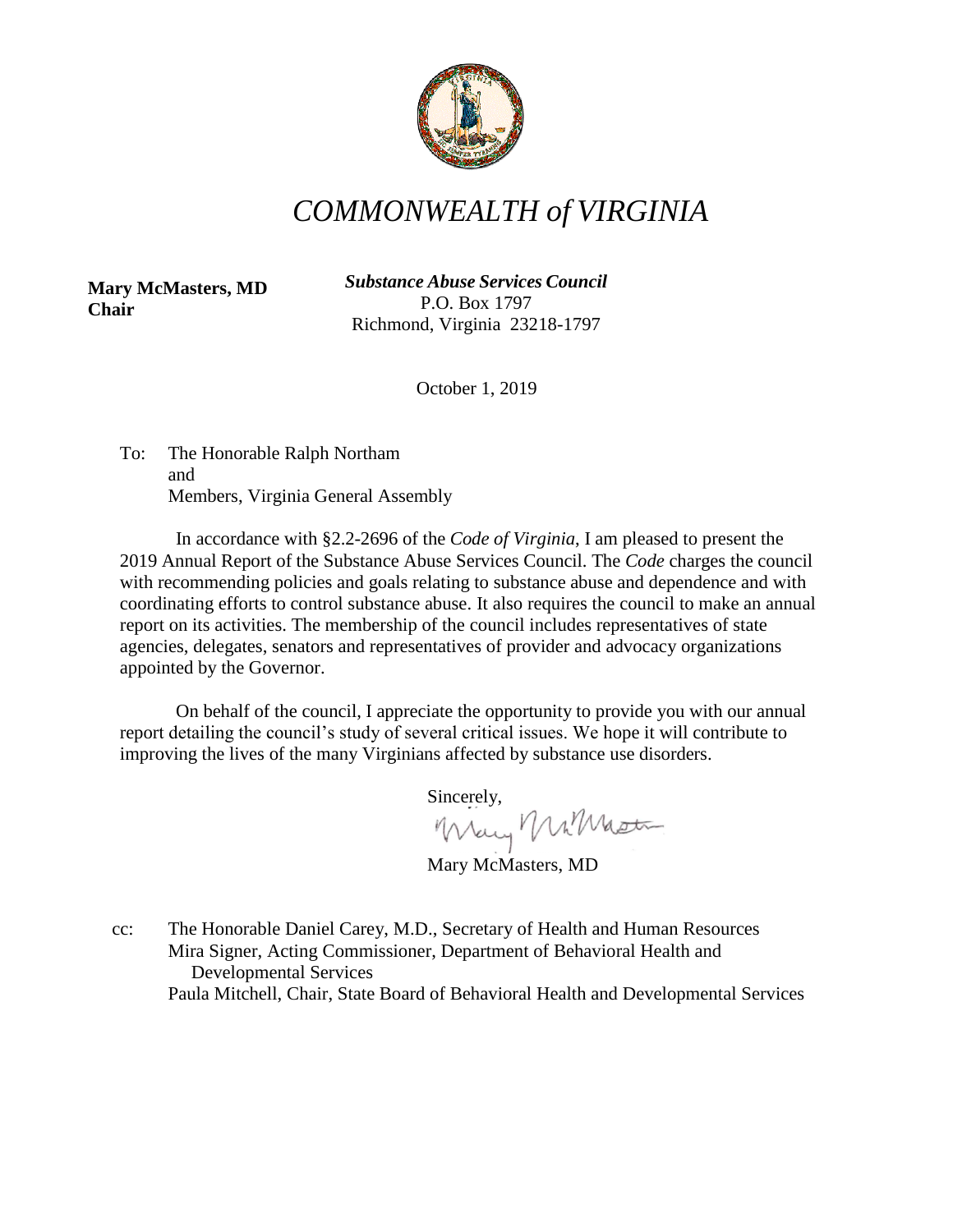#### **Introduction**

The Substance Abuse Services Council (SASC) is established in the *Code of Virginia* [2.2-2696] to advise the Governor, the General Assembly, and the State Board of Behavioral Health and Developmental Services on matters pertaining to substance abuse in the Commonwealth. As required, the Council met four times during 2019 (March 13, April 10, May 15, and September 25.) All meetings were conducted in the metropolitan Richmond area. Meeting notices and approved minutes are posted on the Council's web page at [http://www.dbhds.virginia.gov/about](http://www.dbhds.virginia.gov/about-dbhds/Boards-Councils/SASC)[dbhds/Boards-Councils/SASC.](http://www.dbhds.virginia.gov/about-dbhds/Boards-Councils/SASC) Presentations and other information distributed at the meetings are also available at this website.

The contents of this report cover the activities of the Council in calendar year 2019. During this time period, the Council studied critical topics related to the workforce, including workforce training and development.

The following sections describe the Council's activities and presentations that informed the Council's discussion and recommendations.

#### **Review of Definitions**

Dr. Mary McMasters, Council chair and noted addiction specialist, provided an overview of addiction for Council members and guests, with a focus on terminology relative to addiction. Three major accepted sources for definitions of substance abuse disorders were cited: the Diagnostic and Statistical Manual V (DSM V), the criteria established by the American Society of Addiction Medicine (ASAM), and the International Code of Diseases (ICD). These sources also provide appropriate language for talking about substance abuse disorders, as much of the language commonly used is pejorative (e.g. "getting clean). It was stressed that physical dependence resulting in withdrawal symptoms is NOT the same thing as the disease of Addiction. Addiction is use of substances despite knowing that its use is harmful coupled with unsuccessful efforts to reduce/stop its use. Individuals with the disease of addiction lack control over the use of the substances to which they are addicted, and, as addiction is not substancespecific, the individual will seek other substances to address their craving if the substance of choice is not available. Functioning level is also negatively impacted by the disease of addiction and should be taken into consideration when assessing an individual's substance abuse. Recovery is possible, with relapse always a possibility; the disease of addiction should be managed as any other chronic disease. For example, levels of care for diabetes may mirror those for addiction, with medication used to support education and counseling. Medications for substance addiction may include methadone, buprenorphine and Naltrexone for individuals with opioid use disorder, acamprosate and naltrexone for individuals with alcohol use disorder, and varenicline and nicotine replacements for individuals addicted to nicotine. Currently, medical students and residents receive limited training, if any, about the disease of Addiction and the medications used to treat it.

### **Certified Peer Recovery Specialists**

Mark Blackwell, Director of the Office of Recovery Services at the Department of Behavioral Health and Developmental Services (DBHDS), and Mary McQuown, MA, CPRS, Peer Recovery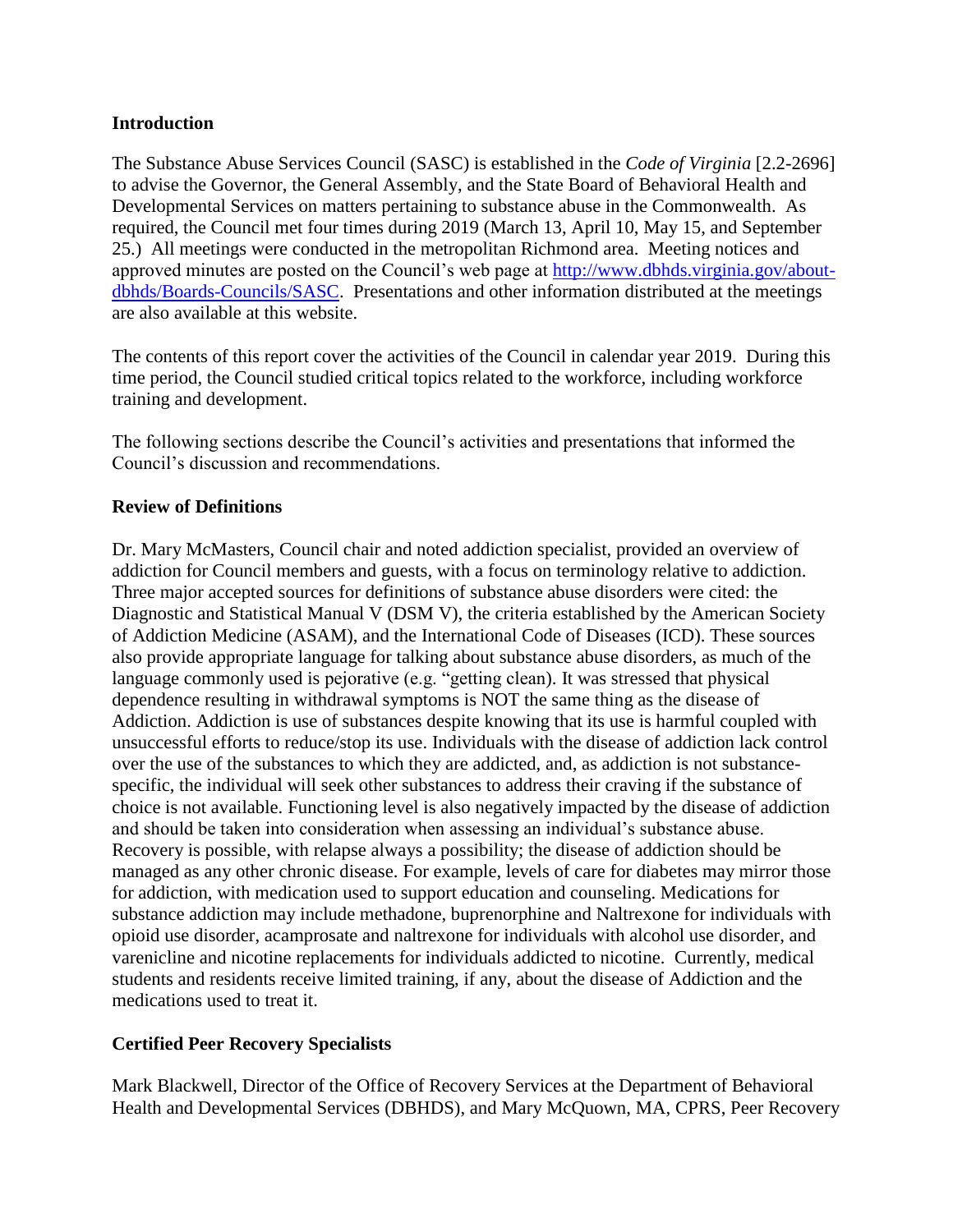Specialist, Office of Recovery Services, DBHDS, presented on Certified Peer Recovery Specialists in Virginia. Both the process of certification and the pathways to become a Certified Peer Recovery Specialist (CPRS) in Virginia were reviewed. When the process of certifying peer recovery specialists began, individuals who were already serving in the role of peer advisor were allowed to apply to be "grandfathered." This resulted in 464 individuals becoming certified for two years. Those persons who were grandfathered reached the end of their two-year certification period at the end of 2018, and approximately 100 of those individuals have not recertified; they have 12 months beyond that time to recertify without going through the certification process again. The cost for certification is \$175; the cost for recertification is \$75. Required training for the CPRS certification is a total of 72 hours; 60-hours in the classroom and 12-hours of homework. Peer Recovery Specialists must also be registered with the Board of Counseling for their services to be billed to Medicaid; registration fees are \$30 yearly. In order to be registered with the Board of Counseling, an individual must be certified; however, once the person has been registered they do not need to be certified to renew their registration yearly. It was noted that a peer would not need to be certified if their employer was not billing for their services; this allows for continuing opportunities for naturally-occurring peer supports. It was reported that Virginia Commonwealth University is developing a report identifying barriers to becoming a CPRS and Council members expressed an interest in reviewing the report this Council year.

#### **Medication Assisted Treatment (MAT)**

Dr. Mary McMasters presented on MAT: a Synthesis of Definition. Basic definitions for Medication Assisted Addiction treatment were reviewed, including for diversion (which is primarily a law enforcement issue) and for substance misuse and addiction; substance misuse and addiction were differentiated by the element of choice (present in misuse, not in addiction.) The effects of genetic predisposition, along with exposure to a substance, on the development of addiction were discussed. The effect of substances on the brain was noted, with some substances spiking dopamine higher and faster than others; it was emphasized that misusing initially elevates dopamine above levels normally experienced. Evaluating functioning as part of treatment is important; if medication is being used to relieve pain, functioning should improve, if the medication is feeding addiction, functioning will get worse. Comparisons were made between diabetes and addiction regarding the impact of genetic predisposition. For both, medications add to the level of care, but do not dictate the level of care. The importance of dealing with cravings as well as preventing withdrawal was stressed. As for other diseases, a variety of medications are needed, as not every medication fits every individual, and as with other diseases, medication should be continued for as long as they are needed. Harm reduction was stressed.

Physicians can become "waivered" (receive permission from the US Drug Enforcement Agency) to prescribe buprenorphine to individuals with opiate use disorder (OUD) after completing eight hours of training. At this time, the need for physicians who can prescribe far exceeds availability; 1,900 Addiction Medicine Physicians are listed on the APBM website and the American Society of Addiction Medicine counts 6,200 (including 5,200 physicians), while 21 million individuals need care for addiction (according to the New Haven Register). For Virginia, estimates provided by Heather Saunders, M.S.W. of the Department of Health Behavior and Policy, Virginia Commonwealth University, indicate that the number of Medicaid enrolled waivered physicians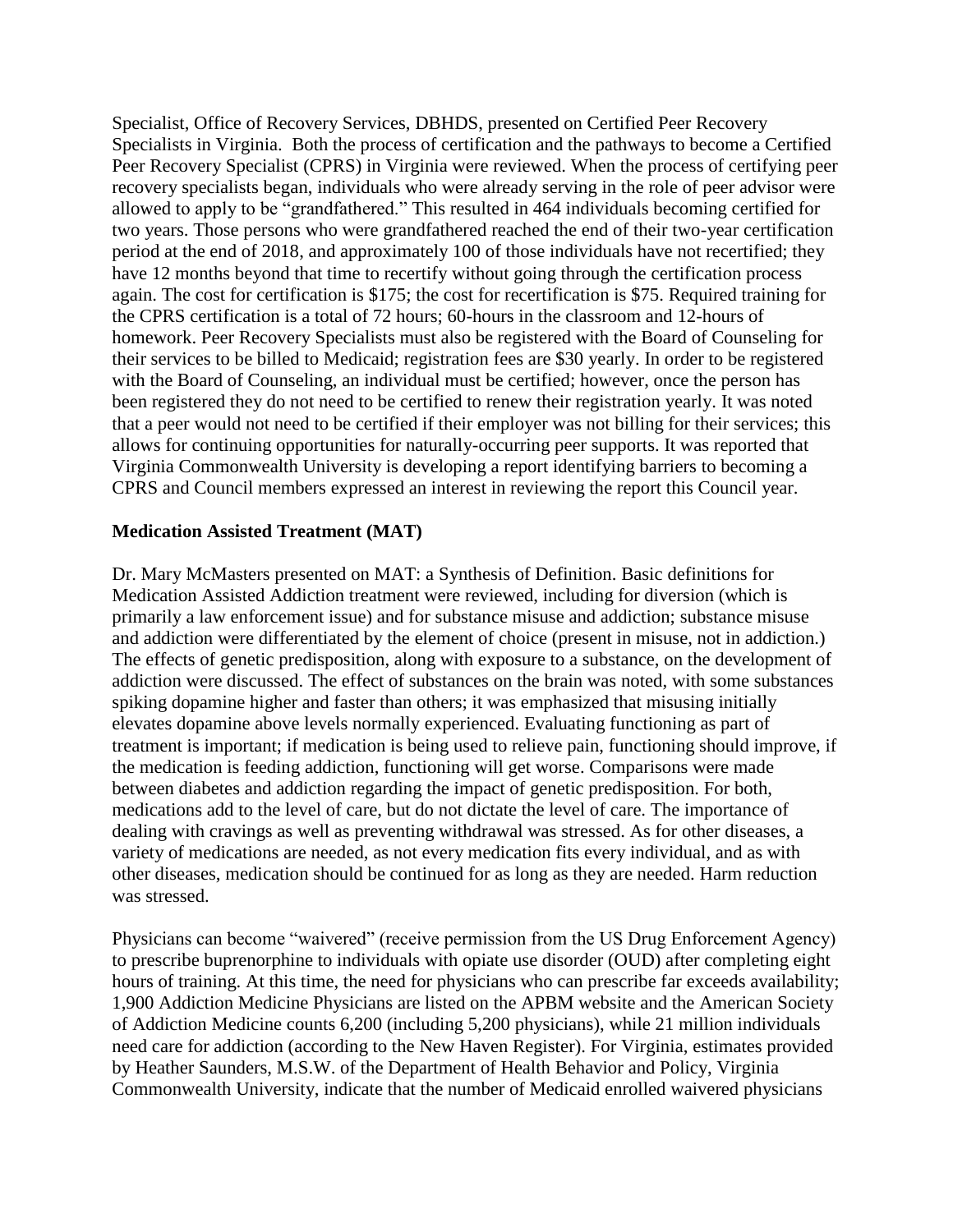per 1,000 members with OUD ranges from a low of eight in the Southside area to a high of 59 in the Northern area. Virginia lags behind neighboring states of Maryland and North Carolina in numbers of physicians who were newly waivered in 2018 to provide Office-Based Opioid treatment (276 in Virginia, 661 in Maryland and 556 in North Carolina). Reasons for more physicians not prescribing buprenorphine include lack of belief in the treatment (incorrectly believing that it substitutes one opioid for another), lack of time to do the training, and poor reimbursement rates. Methadone and buprenorphine diversion was acknowledged, with reasons including self-treatment (primary reason), money, euphoria, and lack of evidence-based treatment. However, it was noted that most methadone is diverted from pain patients, not from methadone maintenance programs.

A commonality identified between physicians taking the buprenorphine waiver course and Recovery Coach certification is that many practitioners who take these courses do not go on to work as Recovery Coaches or to treat patients with the disease of Addiction. It was hypothesized that participants are attending these trainings to get more information about the disease of Addiction. This reflects a larger need within the state for Evidence Based Addiction education.

### **Bringing Up Opioid Literate Healthcare Providers**

Dr. Barbara Allison-Bryan, Chief Deputy, Department of Health Professions, stressed the need for providers to be "opioid literate," which was described as being able to screen for a substance use disorder, provide brief intervention, and know when to refer for treatment (SBIRT). In 2017, 80% of newly-graduated family practice doctors felt unequipped to evaluate and manage addiction, which would be unacceptable for other diseases. To address this, the 2017 General Assembly mandated a workgroup to establish educational guidelines for training health care providers in the safe prescribing and appropriate use of opioids. The goal of the workgroup was to develop core competencies for both prescribers and non-prescribers which included information on the history and current situation of the opioid crisis, the science of addiction, and the treatment of pain. The competencies have been widely distributed, with a copy provided to every professional school in the Commonwealth. Educational best-practices for becoming literate in these competencies including incorporating the learning into an internship; immersion by working at a drug/alcohol treatment facility, and integrating technology, such as offering computer-assisted courses, including Competency Modules; the Modules are four one-hour modules with content designed for a broad audience.

#### **Virginia's Healthcare Workforce: A Game of Hide and Seek?**

Dr. Allison-Bryan noted that there is currently an imbalance between supply and demand in the healthcare professions, due to an aging and more diverse population, rising chronic disease rates, multiple underserved areas, and increased insurance coverage, with many practitioners approaching or entering retirement and a smaller pipeline of younger practitioners. The Governor's Commission recognized the need to examine these workforce issues with a recommendation and legislation authorizing data collection (2007 and 2009). From 2008 – 2010 over 100 stakeholders and national consultants collaborated to determine key questions and identify the "holes" in existing data sources, and from 2010 to the present Healthcare Workforce Data Center (HWDC) has employed profession-specific surveys in the online licensure renewal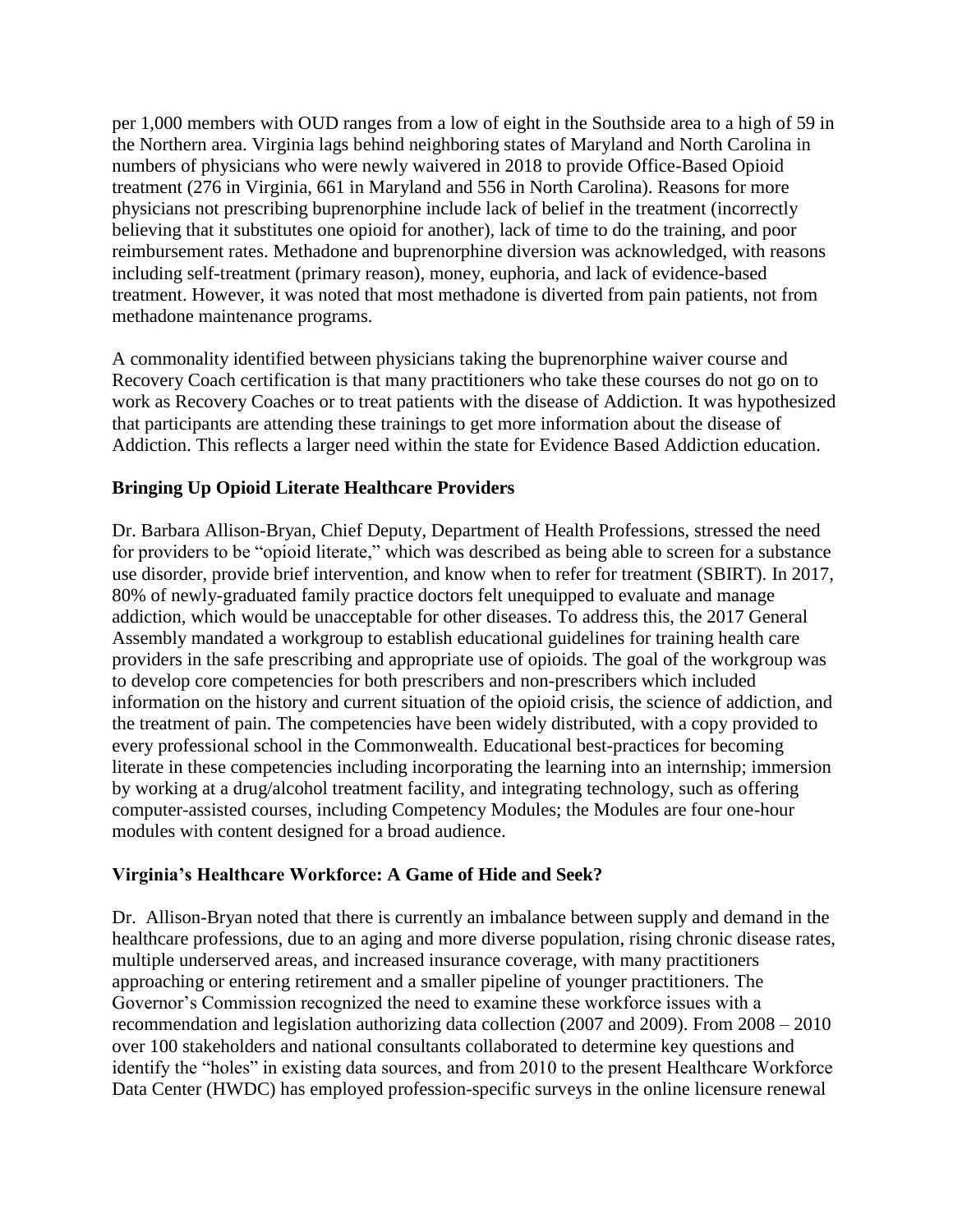system. Response to the voluntary surveys has averaged 85%, with profession-specific questions relative to specialty area, practice environment, and other policy-relevant issues. Standard methods enable direct comparison within and across professions, geographically and over time.

The Behavioral Health Workforce Advisory Group, co-chaired by Megan Healy, Chief Workforce Development Advisor, and Marvin Figueroa, Deputy Secretary, Health and Human resources, was created to align the supply of high quality mental health providers with the increasing need for behavioral health services in Virginia by identifying and drafting recommendations that can be implemented through executive, legislative or budgetary action this fall and early next year. The group will also identify larger problems and identify steps to address resolution. Membership included leaders from social workers, government agencies, health systems, recovery programs, treatment programs, VHHA, CSBs, and others, with significant input and support from Senator Barker. The three subgroups (Regulations, Resources, and Routes) will assure the current alignment of professional role definitions, titles, and scopes of practice between health agencies; incorporate the behavioral health training and on-the-job experience of Veterans to expedite entrance into the civilian behavioral health workforce; define and implement regulations that support evidence-based best practices in tele-behavioral health and tele-psychiatry; ensure urban/rural parity of access in terms of workforce and funding; increase behavioral health industry career awareness and access to potential workers; strengthen the alignment between educational institutions in Virginia and the behavioral health industry; and consider the skills, experience and competencies that are necessary to effectively provide each behavioral health service across the continuum of care with clear career pathways for advancement.

A statewide mental health access program focused on children and adolescents, Virginia Mental Health Access Program (VMAP) was launched on May 6 as a pilot in three offices. Key objectives include education for PDPs on screening, diagnosis, management and treatment; PCP telephonic/video consults with regional VMAP teams; telehealth visits with psychiatrists or psychologists; and care navigation to help identify regional mental health resources. Additional funding and resources will be needed to sustain this program.

#### **Assessing and Strengthening Per Recovery Counseling Services in Virginia**

Mary A. Moore, Ph.D., Senior Research Associate, Survey and Evaluation Research Laboratory, Center for Public Policy, at the L. Douglas Wilder School of Government and Public Affairs of Virginia Commonwealth University (VCU), spoke about The Virginia Peer Recovery Specialist project, a collaborative effort examining the current state and future directions of Virginia's Peer Recovery Specialist workforce. In partnership with Virginia DBHDS and the Virginia Department of Health (VDH), the VCU Survey and Evaluation Research Laboratory, Department of Rehabilitation Counseling and VCU Medical Library engaged in a series of evaluation inquiry to provide a holistic view of the workforce in Virginia, as well as nationally. The project consisted of several phases including a literature review, key informant interviews, focus groups, and surveys with a variety of stakeholders (e.g. supervisors, Certified Peer Recovery Specialists, Peer Recovery Specialists trained, but not yet certified, administrators, etc.). The findings from evaluation efforts will provide a historical overview of the development